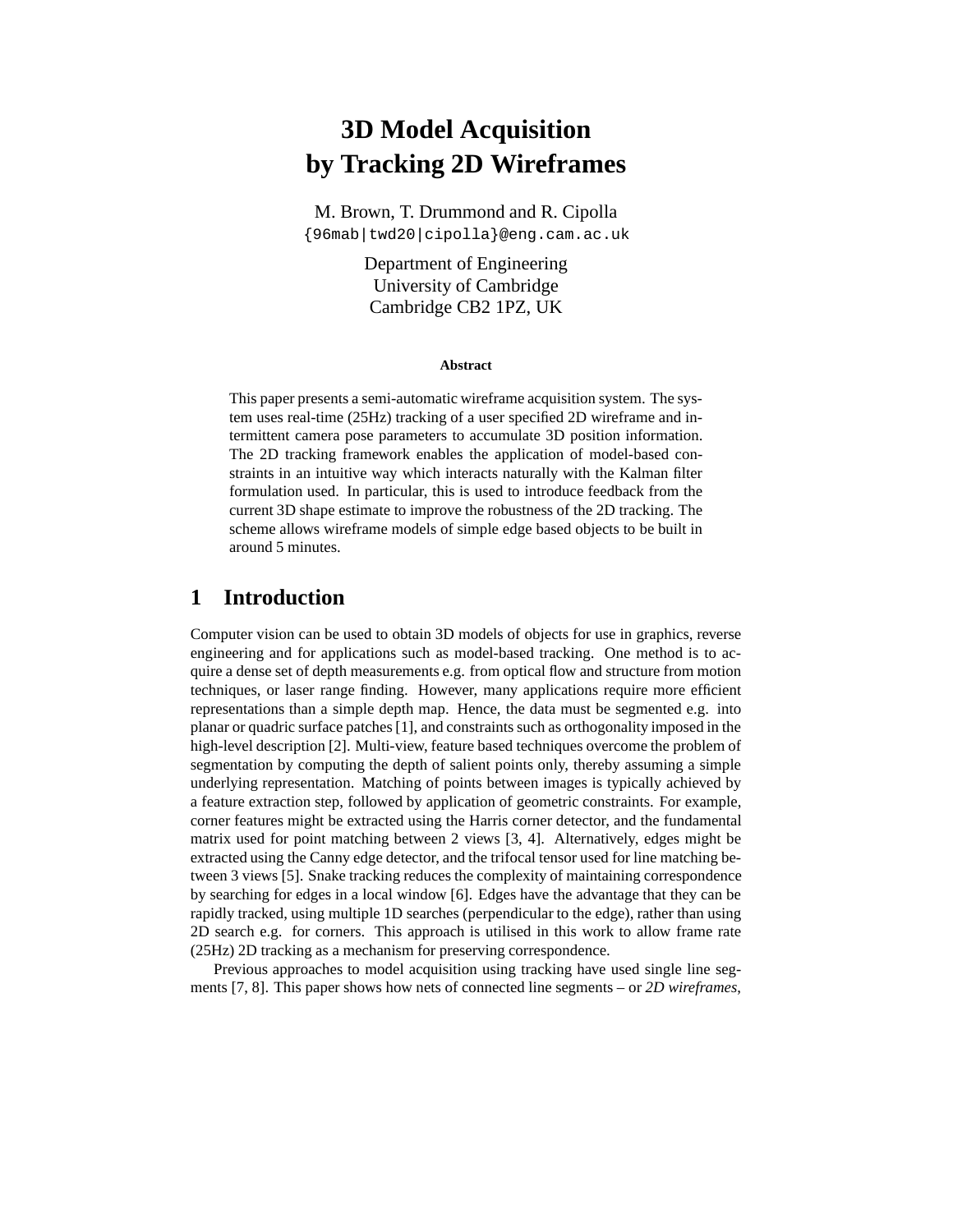

Figure 1: Typical operation of the model acquisition system – user input, tracking, reconstruction

can incorporate high level user constraints to reduce the number of degrees of freedom and hence improve tracking. Kalman filtering is used to accumulate 3D information from observations made with noisy sensors, as described in [9]. This information is used in a second Kalman filter, which accumulates 2D tracking information. In contrast to the independent covariance matrices maintained for features in systems such as [7, 8, 10], this filter uses a *fully covariant* representation. This allows the application of a rich set of model-based constraints upon the tracking, utilising the 3D information.

A significant motivation for this work has been the production of models for modelbased tracking systems such as [11, 12]. These systems make use of 6 degree of freedom Euclidean motion constraints to enable robust tracking in the presence of noise. The 'model acquisition system' presented here may be seen as a method for bootstrapping model-based tracking, by combining it with model building.

### **2 Model Acquisition System**

An example of typical system operation is shown in figure 1. A robot mounted camera, with known internal parameters, provides video images of the object. The user specifies the wireframe to be acquired via a point and click interface. The user then moves the robot, after which it provides an update of the pose of the camera. The model acquisition system tracks the object, and uses the sparse camera updates to accumulate 3D position information. The system output is a 3D wireframe model of the object. In our case the objects of interest are composed of straight line segments and may be represented by straight line 3D wireframes.

A naive approach to this problem is to consider tracking and model building as separate tasks, and we present this first. They are, in fact, very much intertwined – an improved 3D model enables improved tracking, which in turn improves the 3D model. By also allowing user input in the loop, previously unseen parts of the model can be reconstructed. This facilitates a framework for continuous building and tracking of 3D objects, bootstrapping a 3D model from high level user constraints. This is described in the remainder of the paper.

#### **2.1 2D Wireframes**

Object edges, which appear as intensity discontinuities in the video image, are used for tracking. Edges have the advantage that they can be rapidly tracked, using multiple 1D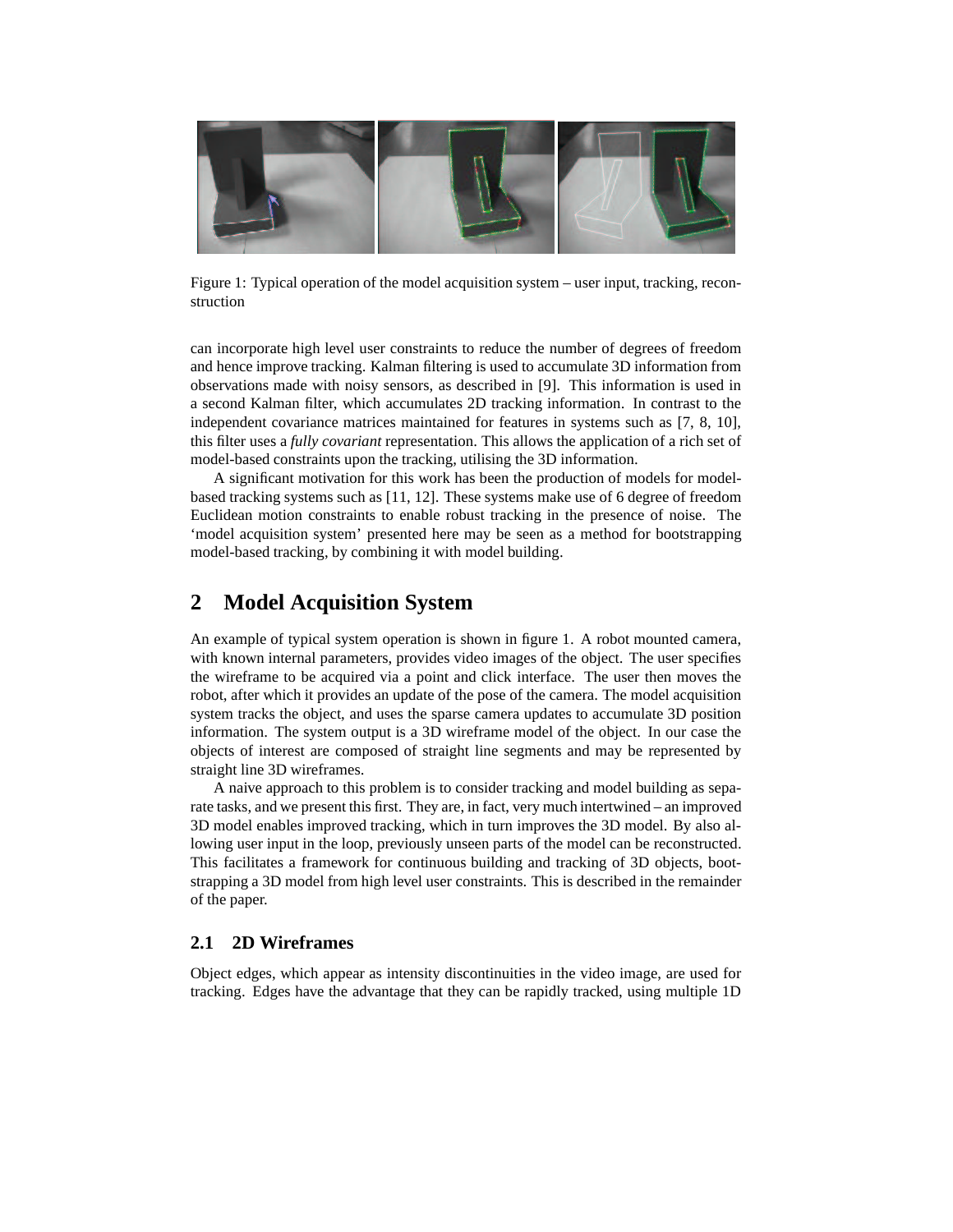

Figure 2: A Rubics Cube example

searches (perpendicular to the edge), rather than using 2D search e.g. for corners. Another advantage is that many measurements can be made along an edge, allowing it to be accurately localised.

A simple approach to object tracking is to use independent line segments. This has the disadvantages that lines in the epipolar plane cannot be localised due to the aperture problem, and that each new line segment adds 4 degrees of freedom. By connecting the line segments to form a 2D wireframe, these problems are reduced. In addition to enabling epipolar lines to be tracked, initialising the tracker as a 2D wireframe rather than a set of line segments causes a significant reduction in the number of degrees of freedom. For example, a Rubics cube from a general viewpoint has 63 visible edge segments and 36 visible vertices. Hence, a line segment representation has  $63 \times 4 = 252$  degrees of freedom, but a 2D wireframe representation has only  $36 \times 2 = 72$  degrees of freedom (see figure 2) – making tracking much easier.

#### **2.2 Tracking**

A simple approach to tracking is to use least squares – minimising the sum of the squared edge measurements from the wireframe (see figure 3). To formulate this as a linear least squares problem, the partial derivative of the edge measurements with respect to the vertex image positions is computed. The linear change in measurement  $d_i$  due to the change in vertex image position  $\mathbf{w}_j = (u_j, v_j)^T$  is given by

$$
\delta d_i = -\frac{l}{L} \delta {\bf w}_j \cdot \widehat{\bf n}
$$



Figure 3: Edge measurements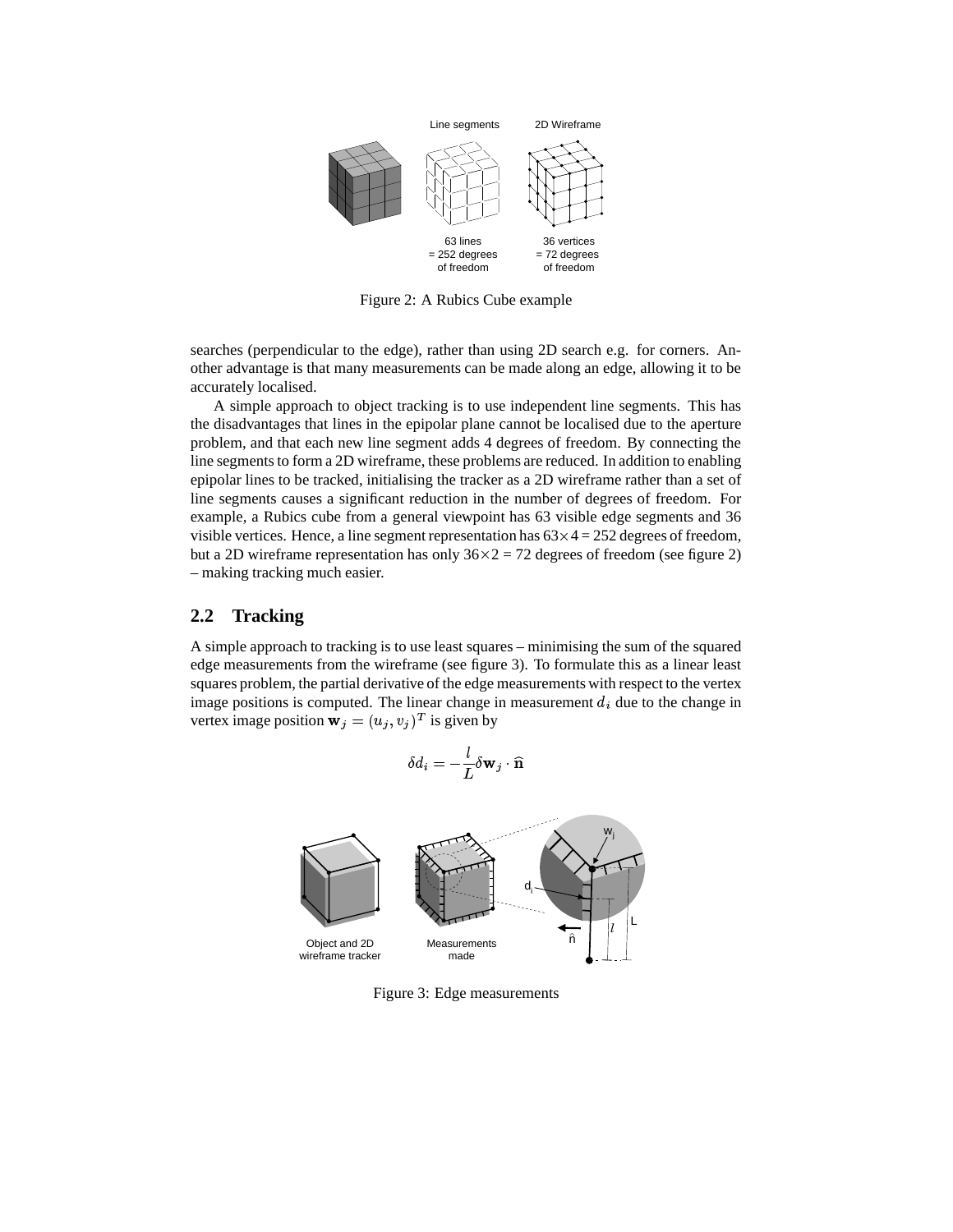Where  $1/L$  is the fractional distance of the measurement along the line, and  $\hat{\bf n}$  is the unit line normal. Hence

$$
\frac{\partial d_i}{\partial \mathbf{w}_j} = -\frac{l}{L}\mathbf{\widehat{n}}
$$

Stacking the vertex image motions  $\delta \mathbf{w}_i$  into the P-dimensional vector **p**, and the measurements into the D-dimensional vector  $\mathbf{d}_0$  we may write

$$
\mathbf{d} - \mathbf{d}_0 = \mathbf{M} \mathbf{p}
$$

where **d** is the new measurement vector due to the motion **p**, and  $\mathbf{M} = \frac{\partial \mathbf{d}}{\partial \mathbf{p}}$  is the  $D \times P$ measurement matrix. In our experiments, the number of measurements  $D$  is typically 100, and the number of wireframe vertices  $P/2$  is typically 20. The overconstrained set of linear equations is now solved by least squares, minimising the sum squared measurement error  $|\mathbf{d}|^2$ . Note that in general the least squares solution **p** is not unique, it can contain arbitrary components in the right nullspace of  $M$ , corresponding to displacements of the vertex image positions which do not change the measurements. Regularising by adding a small constant to the diagonal of  **prevents instability, ensuring that there is a small** measurement change for each direction in  $P$  space.

Note also that the least squares solution  $\mathbf{p} = -(\mathbf{M}^T \mathbf{M})^{-1} \mathbf{M}^T \mathbf{d}_0$  is equivalent to a Maximum Likelihood estimate with the assumption that  $d$  is drawn from a zero mean, white Gaussian process. The likelihood probability density function (pdf) is a P-dimensional Gaussian with mean  $\mathbf{m}_l = -(\mathbf{M}^T \mathbf{M})^{-1} \mathbf{M}^T \mathbf{d}_0$  and covariance matrix  $\mathbf{C}_l = \mathbf{M}^T \mathbf{M}.$ 

### **2.3 Model Building**

Tracking the 2D wireframe preserves the correspondence of the vertices, whose 3D position can be calculated from 2 views using simple triangulation. Observations from more than 2 views can be combined by maintaining a 3D pdf for each vertex  $p(\mathbf{X})$ . This is updated on the basis of the tracked image position of the point, and the known camera. New tracked image positions are calculated from the tracking step, and assumed to be correct up to white Gaussian noise in the image plane.

A 3D pdf that corresponds to this 2D pdf has surfaces of constant probability defined by rays through a circle in the image plane. We approximate this as a 3D Gaussian of infinite variance in the direction of the ray through the image point, and equal, finite, variances in the perpendicular plane (see figure 4). This is the likelihood of the tracked



Figure 4: 3D pdf from observation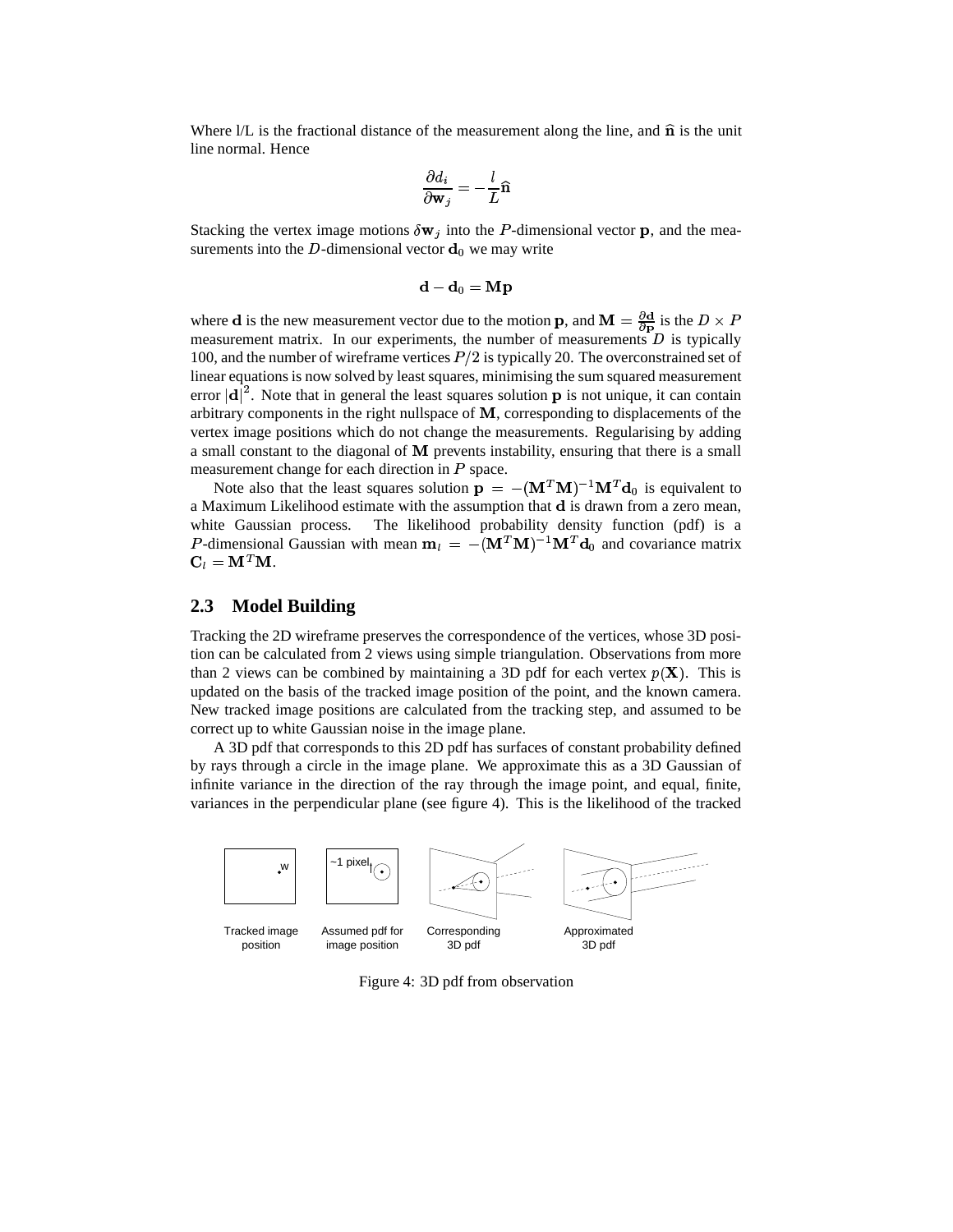point position, conditioned on the current 3D position estimate –  $p(\mathbf{w}|\mathbf{X})$ , expressed in terms of 3D position with mean  $m_l$  and covariance matrix  $C_l$ .

The 3D likelihood pdf is multiplied by the prior pdf to get the posterior pdf:

$$
p(\mathbf{X}|\mathbf{w}) = \frac{p(\mathbf{w}|\mathbf{X})p(\mathbf{X})}{p(\mathbf{w})}
$$

Since **X** is Gaussian with mean  $m_p$  and covariance matrix  $C_p$ , and  $w|X$  is Gaussian, mean  $m_l$ , covariance matrix  $C_l$ ,  $X|w$  is also Gaussian with mean m and covariance matrix  $\bf{C}$ , where

$$
\begin{array}{ccl} \mathbf{C}^{-1} & = & \mathbf{C}_p^{-1} + \mathbf{C}_l^{-1} \\ \mathbf{C}^{-1} \mathbf{m} & = & \mathbf{C}_p^{-1} \mathbf{m}_p + \mathbf{C}_l^{-1} \mathbf{m}_l \end{array}
$$

In the next iteration,  $p(\mathbf{X}|\mathbf{w})$  is used as an estimate for  $p(\mathbf{X})$ , therefore

$$
\begin{array}{ccc} \mathbf{C}_{n+1}^{-1} & = & \mathbf{C}_{n}^{-1} + \mathbf{C}_{l}^{-1} \\ \mathbf{C}_{n+1}^{-1} \mathbf{m}_{n+1} & = & \mathbf{C}_{n}^{-1} \mathbf{m}_{n} + \mathbf{C}_{l}^{-1} \mathbf{m}_{l} \end{array}
$$

where n is the iteration number. These are the Kalman filter equations which are used to maintain 3D pdfs for each point.

# **3 Tracking and Model Building Combined**

The processes of tracking and model building are very much intertwined – a 3D model can be used to improve tracking, which in turn provides an improved 3D model. Firstly we review the technique of model-based tracking using 6 degree of freedom Euclidean motion constraints. Secondly, we introduce a probabilistic framework that allows the weighted application of model-based constraints to the 2D tracking, and integrates naturally with the Kalman filter formulation.

#### **3.1 Model-based 2D Tracking**

A rigid body has 6 degrees of freedom corresponding to Euclidean position in space (3 translations and 3 rotations). A wireframe of  $P/2$  points has a P-dimensional vector of image positions. The 6 degrees of freedom of Euclidean position correspond to a 6-dimensional manifold in this *-dimensional space. This can be linearised about the* image position vector to give a 6D subspace of Euclidean motion. Projecting the image motion vector **p** onto this subspace constrains the image point motions to correspond to Euclidean motion of the object (or camera).

For a normalised camera moving with velocity  **and rotating with angular velocity**  $\omega$  about it's optical centre, the velocity of an image point  $(u, v)^T$  is given by

 $\sim$   $\sim$ 

$$
\left(\begin{array}{c} \dot{u} \\ \dot{v} \end{array}\right) = \left[\begin{array}{ccc} \frac{1}{Z_c} \left(\begin{array}{ccc} -1 & 0 & u \\ 0 & -1 & v \end{array}\right) & \begin{array}{ccc} uv & -(1+u^2) & v \\ 1+v^2 & -uv & -u \end{array}\right] \left(\begin{array}{c} U_1 \\ U_2 \\ U_3 \\ \omega_1 \\ \omega_2 \\ \omega_3 \end{array}\right)
$$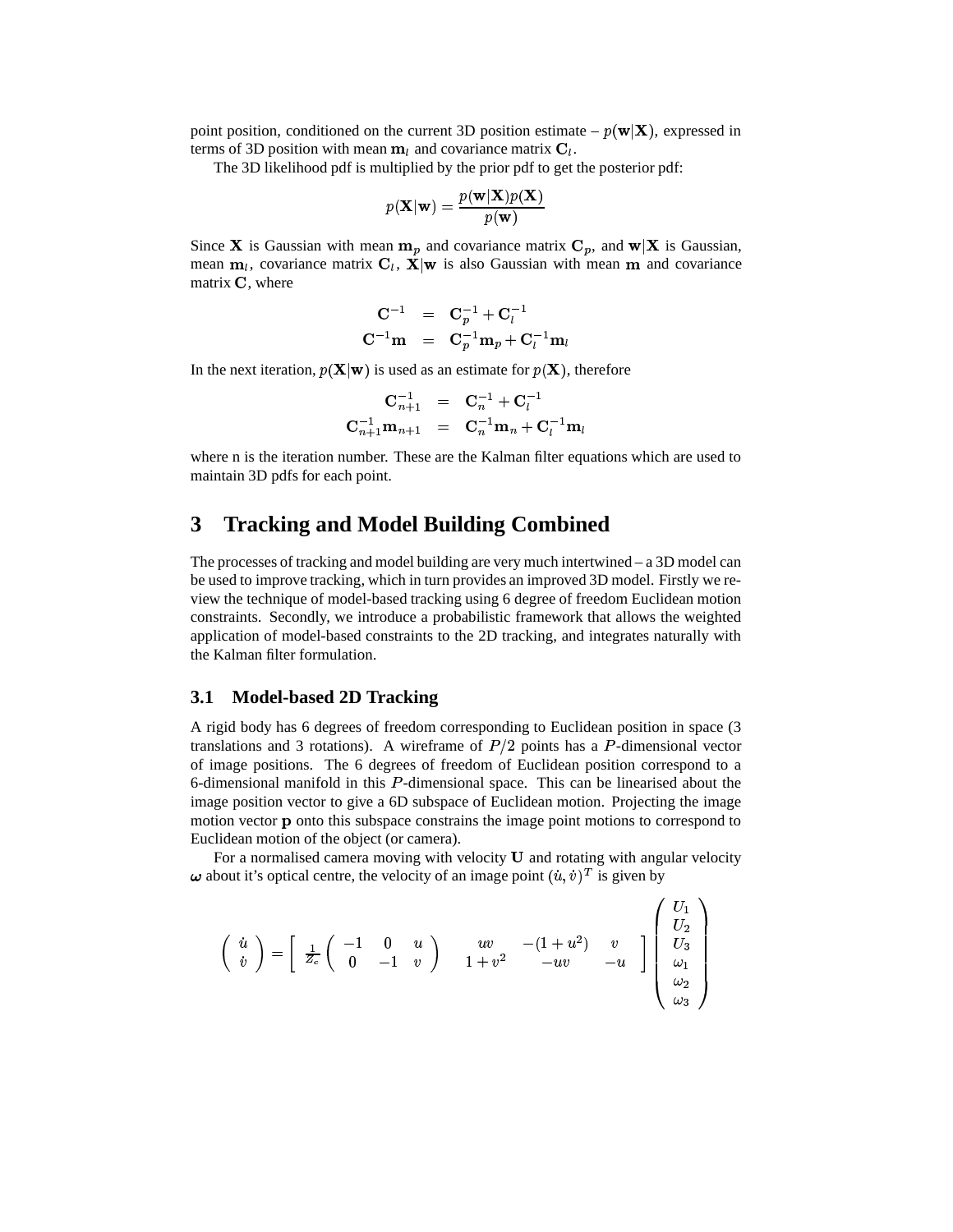where  $Z_c$  is the depth in camera coordinates, and  $(u, v)$  are the image coordinates. Stacking the image point velocities  $(u, v)^T$  into the P-dimensional vector **p** gives

$$
\dot{\mathbf{p}} = \begin{bmatrix} \mathbf{v}_1 & \mathbf{v}_2 & \mathbf{v}_3 & \mathbf{v}_4 & \mathbf{v}_5 & \mathbf{v}_6 \\ \mathbf{v}_1 & \mathbf{v}_2 & \mathbf{v}_3 & \mathbf{v}_4 & \mathbf{v}_5 & \mathbf{v}_6 \\ \vdots & \vdots & \ddots & \vdots \\ \vdots & \vdots & \ddots & \vdots \\ \vdots & \vdots & \ddots & \vdots \\ \vdots & \vdots & \ddots & \vdots \\ \vdots & \vdots & \ddots & \vdots \\ \vdots & \vdots & \ddots & \vdots \\ \vdots & \vdots & \ddots & \vdots \\ \vdots & \vdots & \ddots & \vdots \\ \vdots & \vdots & \ddots & \vdots \\ \vdots & \vdots & \ddots & \vdots \\ \vdots & \vdots & \ddots & \vdots \\ \vdots & \vdots & \ddots & \vdots \\ \vdots & \vdots & \ddots & \vdots \\ \vdots & \vdots & \ddots & \vdots \\ \vdots & \vdots & \ddots & \vdots \\ \vdots & \vdots & \ddots & \vdots \\ \vdots & \vdots & \ddots & \vdots \\ \vdots & \vdots & \ddots & \vdots \\ \vdots & \vdots & \ddots & \vdots \\ \vdots & \vdots & \ddots & \vdots \\ \vdots & \vdots & \ddots & \vdots \\ \vdots & \vdots & \ddots & \vdots \\ \vdots & \vdots & \ddots & \vdots \\ \vdots & \vdots & \ddots & \vdots \\ \vdots & \vdots & \vdots & \ddots \\ \vdots & \vdots & \vdots & \ddots \\ \vdots & \vdots & \vdots & \ddots \\ \vdots & \vdots & \vdots & \vdots \\ \vdots & \vdots & \vdots & \vdots \\ \vdots & \vdots & \vdots & \vdots \\ \vdots & \vdots & \vdots & \vdots \\ \vdots & \vdots & \vdots & \vdots \\ \vdots & \vdots & \vdots & \vdots \\ \vdots & \vdots & \vdots & \vdots \\ \vdots & \vdots & \vdots & \vdots \\ \vdots & \vdots & \vdots & \vdots \\ \vdots & \vdots & \vdots & \vdots \\ \vdots & \vdots & \vdots & \vdots \\ \vdots & \vdots & \vdots & \vdots \\ \vdots & \vdots & \vdots & \vdots \\ \vdots & \vdots & \
$$

The 6 *P*-dimensional vectors  $\mathbf{v}_i$  form a basis for the 6D subspace of Eu  $i$  form a basis for the 6D subspace of Euclidean motions in  $P$  space.

Model-based tracking by projection of the image point motion vector  $\bf{p}$  onto this subspace gives great improvement when the model is good – converting a  $P$  degree of freedom tracking problem into a 6 degree of freedom one. However, initially the accuracy of the model, and hence the accuracy of the subspace of it's Euclidean motion, is poor. Therefore, it is not desirable to fully project to this subspace from the start. We would like to accumulate 3D information from all of our observations, and progressively apply stronger constraints as the quality of this information improves.

#### **3.2 Probabilistic Framework for 2D Tracking**

The weighted application of constraints to the 2D tracking is achieved using a second Kalman filter. This P-dimensional filter takes inputs  $C_l$  and  $m_l$  from the image measurements (section 2.2), and uses a prior covariance matrix,  $C_p$ . Encoding the constraints in this full,  $P \times P$  prior covariance matrix enables the weighted application of a rich set of model-based constraints.

A Euclidean motion constraint can be included by using a covariance matrix of the form  $C_p = \sum_i \lambda_i^2 \mathbf{v}_i \mathbf{v}_i^T$ . This comes from writing **p** as a weighted sum of Euclidean form  $\mathbf{C}_p = \sum_i \lambda_i^2 \mathbf{v}_i \mathbf{v}_i^T$ . This comes from writing **p** as a weigh motions,  $\mathbf{p} = \sum_i \lambda_i \mathbf{v}_i$ . Then, if  $\lambda_i$  are assumed to be independent,

$$
\mathbf{C}_{\mathbf{p}}=E(\mathbf{p}\mathbf{p}^{T})=\sum_{i}\lambda_{i}^{2}\mathbf{v}_{i}\mathbf{v}_{i}^{T}
$$

Qualitatively, this says that the variance of the image motion is large in the directions corresponding to Euclidean motion, and 0 in all other directions. The weights  $\lambda_i$  can be used to vary the strength of the constraints – increasing  $\lambda_i$  increases the weight of the prior with respect to the likelihood.

Combining tracking and model building is intended to provide a smooth transition between loosely constrained, P dof tracking, and highly constrained, 6 dof model-based tracking. To do this we permit errors due to incorrect estimation of depth, weighted by the uncertainty in the depth of the 3D point. From the image motion equations (section 3.1), only the component of image motion due to camera translation depends on depth. Therefore, for a 1 standard deviation error in the inverse depth,  $\sigma_{\frac{1}{2}}$ , the image motions are

$$
\left(\begin{array}{c} \dot u \\ \dot v \end{array}\right)=\sigma_{\frac{1}{Z_c}}\left[\begin{array}{cc} -1 & 0 & u \\ 0 & -1 & v \end{array}\right]\left(\begin{array}{c} U_1 \\ U_2 \\ U_3 \end{array}\right)
$$

#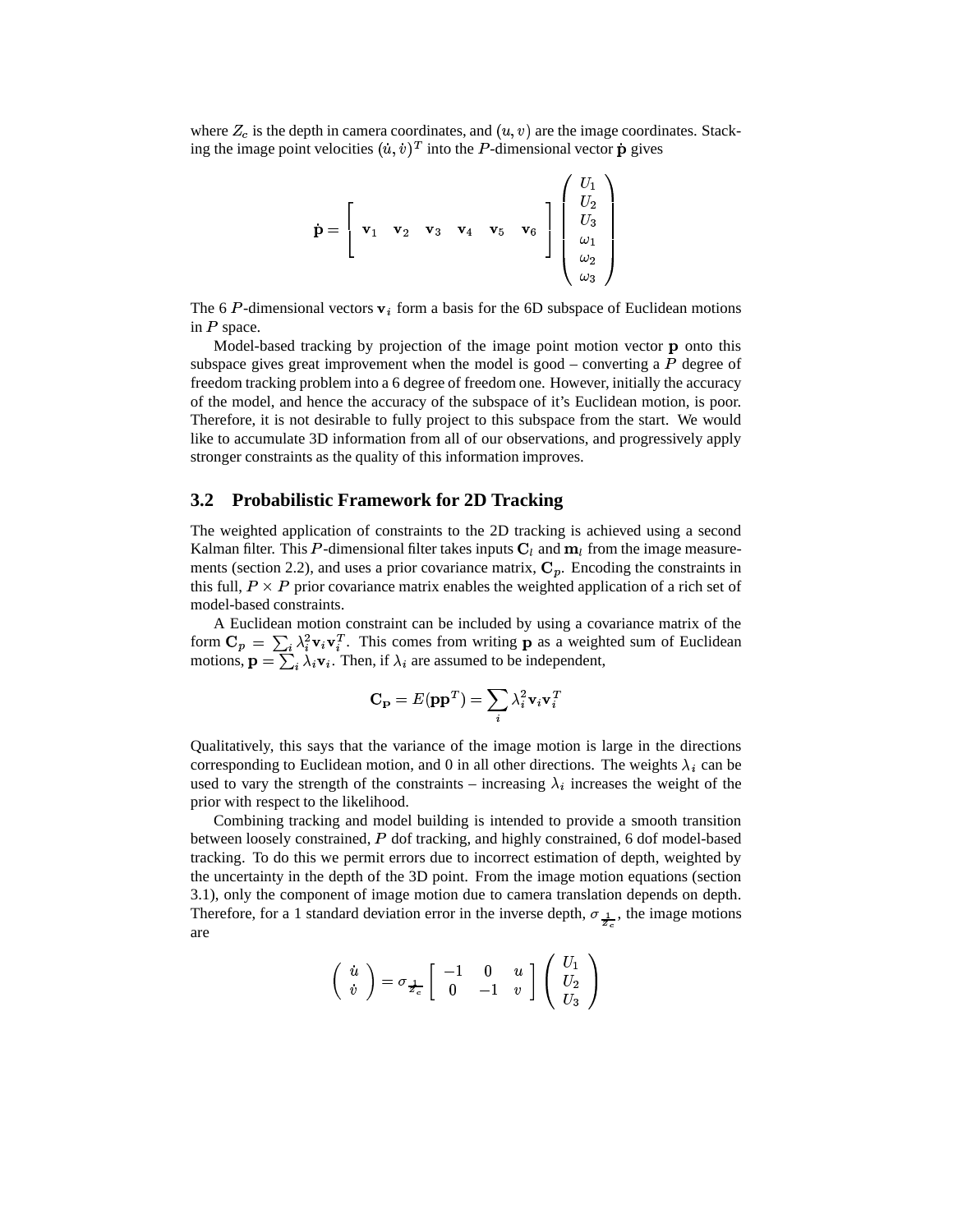

Figure 5: Church – real time tracking and 3D reconstruction

Stacking the image point velocities  $(\dot{u}, \dot{v})^T$  into the P-dimensional vector p gives

$$
\dot{\textbf{p}} = \sum_j \left[ \begin{array}{cc} \textbf{e}_{1j} & \textbf{e}_{2j} & \textbf{e}_{3j} \end{array} \right] \left( \begin{array}{c} U_1 \\ U_2 \\ U_3 \end{array} \right)
$$

where  $e_{ij}$ ,  $i = 1, 2, 3$  are the *P*-dimensional vectors for motion due to making a 1 s.d. error in the estimate of the inverse depth of point j. Writing  $\bf{p}$  as a weighted sum of these error in the estimate of the inverse depth of point *j*. Writing **p** as a weighted sum of these vectors,  $\mathbf{p} = \sum_i \sum_j \mu_i \mathbf{e}_{ij}$ , and therefore  $\mathbf{C}_p = \sum_i \sum_j \sum_k \mu_i^2 \mathbf{e}_{ij} \mathbf{e}_{ik}^T$ . Neglecting terms due to coupling between points gives  $C_p = \sum_i \sum_j \mu_i^2 \mathbf{e}_{ij} \mathbf{e}_{ij}^T$ , which has the desired effect of allowing variance proportional to  $\sigma_{\perp}^2$  in the  $\epsilon$  $\frac{\partial \rho}{\partial t} = \sum_i \sum_j \mu_i \, \text{e}_{ij} \, \text{e}_{ij}$  in the  $\mathbf{e}_{ij}$  directions. The depth variance for each point can be computed from its 3D pdf by  $\sigma_{Z_c} = \mathbf{u}^t \mathbf{C} \mathbf{u}$ , where  $\mathbf{u}$  is a unit vector along the optical axis and **C** is the 3D covariance matrix. Then, assuming that  $\sigma_{Z_c}$  is small compared to  $Z_c$ ,  $\sigma_{\frac{1}{2}} \approx \frac{\sigma_{Z_c}}{Z^2}$ 

Hence, the final form of the prior covariance matrix is

$$
\mathbf{C}_p = \sum_{i=1}^6 \; \lambda_i^2 \mathbf{v}_i \mathbf{v}_i^T + \sum_{i=1}^3 \sum_{j=1}^{P/2} \mu_i^2 \mathbf{e}_{ij} \mathbf{e}_{ij}^T
$$

This allows image motion due to Euclidean motion of the vertices in 3D, and also due to errors in the depth estimation of these vertices.

### **4 Results**

#### **4.1 Reconstructed models**

Figures 5 and 6 give examples of models acquired using the system. The left image shows a frame from the tracking sequence, and the right image shows the reconstructed model from a novel view. The 'Church' model of figure 5 was generated in about 3 minutes from 10 observations along single camera trajectory. The 'ME' block in figure 6 was built in 2 steps. Firstly, the 'M' face was tracked for a low level camera motion. The 3D position information accumulated allowed this face to be robustly tracked as the camera was moved to view the 'E' face. In the second step, the 'E' face was added. The second camera motion used loosely constrained tracking of the new 'E' face, and tightly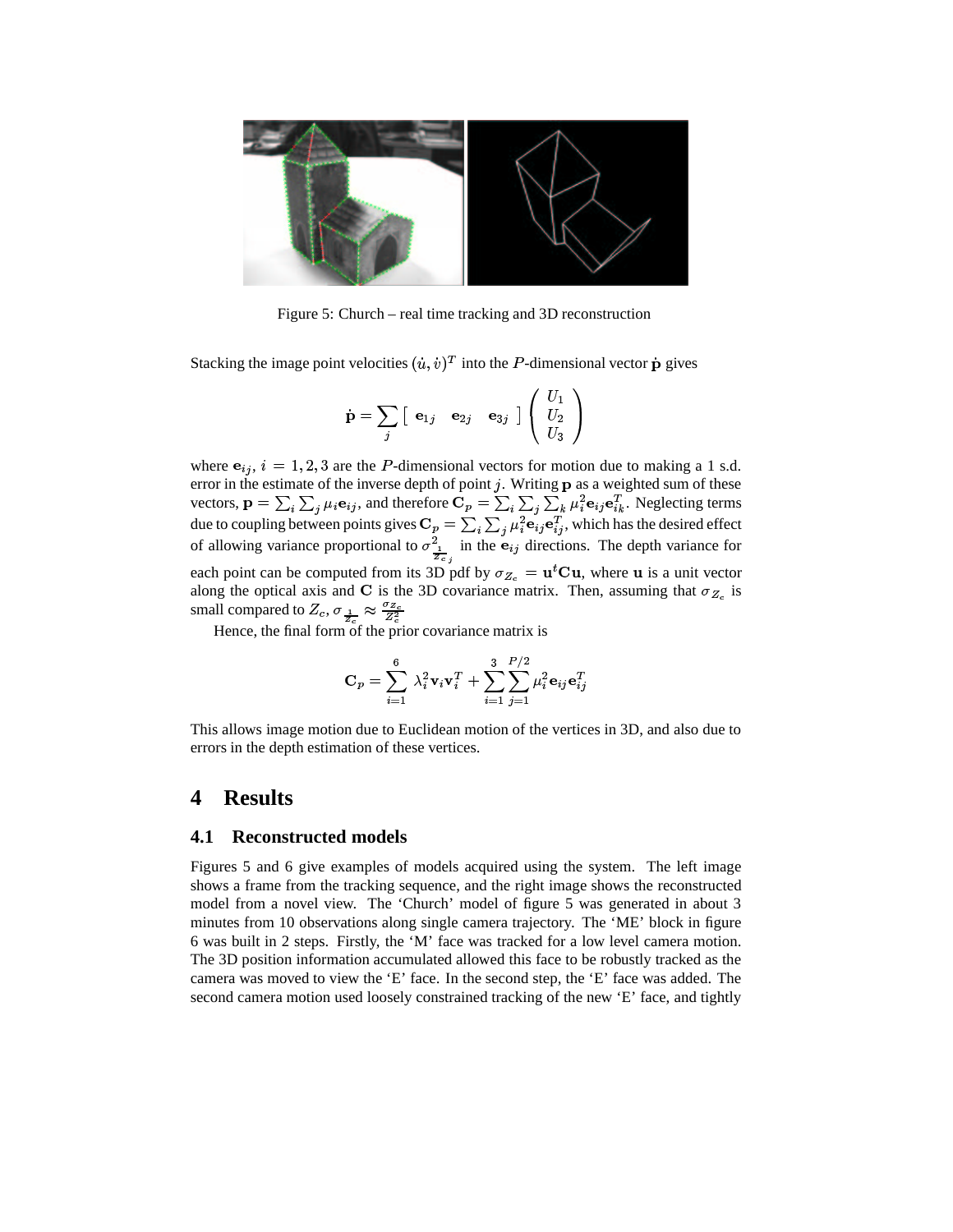constrained tracking of the 'M' face. New 3D information for the 'E' face was generated, whilst existing 3D information for the 'M' face was refined. This process took about 6 minutes.

Initial stability of the tracking proved to be a critical factor. For some objects, the 'bootstrapping' process could not get a foothold due to the inability to track small motions correctly e.g. if the edges had insufficient contrast. Another cause of error were the unwanted edges due to object texture and shadows. These caused tracking errors, which led to the accumulation of incorrect 3D information. Robustness could be improved in future by adding other user defined constraints into the 2D tracking framework, as we will describe in section 5.

#### **4.2 Accuracy of models**

The 'ME' block of figure 6 was reconstructed using about 20 observations as described above. To assess the accuracy of the model, the rms error in the angles and ratios of lengths for the body of the block were computed:

| angles:           | rms error $= 2.30$ degrees |
|-------------------|----------------------------|
| ratios of length: | rms error = $2.73\%$       |
| $\sim$            | $\cdot$                    |

The coplanarity of the points in the 'M' and 'E' planes was also determined:

| 'M' plane: | rms error = $0.85$ mm |
|------------|-----------------------|
| 'E' plane: | rms error = $0.74$ mm |

#### **4.3 Convergence of models**

Figures 7 and 8 illustrate propagation of 3D pdfs and evolution of model structure. The ellipses in figure 7 are contours of constant probability density, at 100 standard deviations from the mean. Figure 8 is side on compared to the views of figure 7. It shows the structure of the model emerging from the initial planar hypothesis. Note that the pdfs shrink as the model structure improves – causing stronger Euclidean motion constraints in the tracking system.

To assess the rate of convergence, 40 observations were made as the camera was moved at 5mm intervals over a 200mm baseline, approximately 600mm from the block in figure 7. The rms error of the 3D position of the points was computed, and is plotted against iteration number in figure 9.

# **5 Further Work**

The 2D tracking framework described in section 3.2 is extensible to the application of other model-based constraints. This can be achieved by incorporating additional full covariance matrices into the Kalman filter e.g.  $\mathbf{C}^{-1} = \mathbf{C}_{l}^{-1} + \mathbf{C}_{p}^{-1} + \mathbf{C}_{other}^{-1}$ . For example, a plane to plane transformation has 8 dof. Hence,  $n (> 4)$  points in the image give  $2n - 8$ constraints, which can be included as a rank  $2n-8$  matrix  $\mathbf{C}_{other}^{-1}$  to provide a planarity constraint.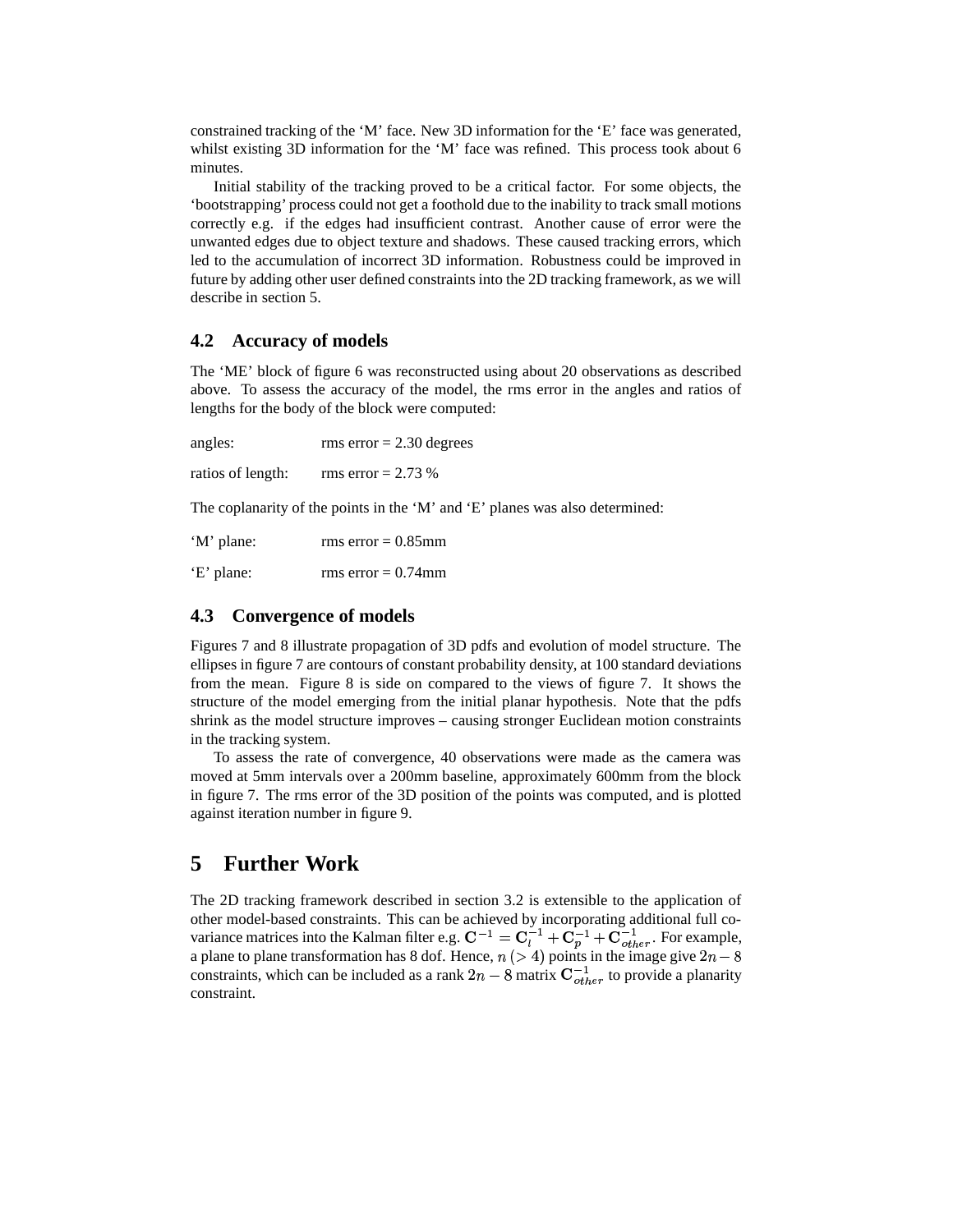

Figure 6: ME block – constructed in 2 stages exploiting weighted model-based tracking constraints



(a) Iteration 2 (b) Iteration 5 (c) Iteration 20

Figure 7: Propagation of 3D pdfs – the ellipses are 100 standard deviations from the mean vertex positions







(a) Iteration 2 (b) Iteration 5 (c) Iteration 20

Figure 8: Evolution of the model from initial planar hypothesis



Figure 9: Convergence of the model